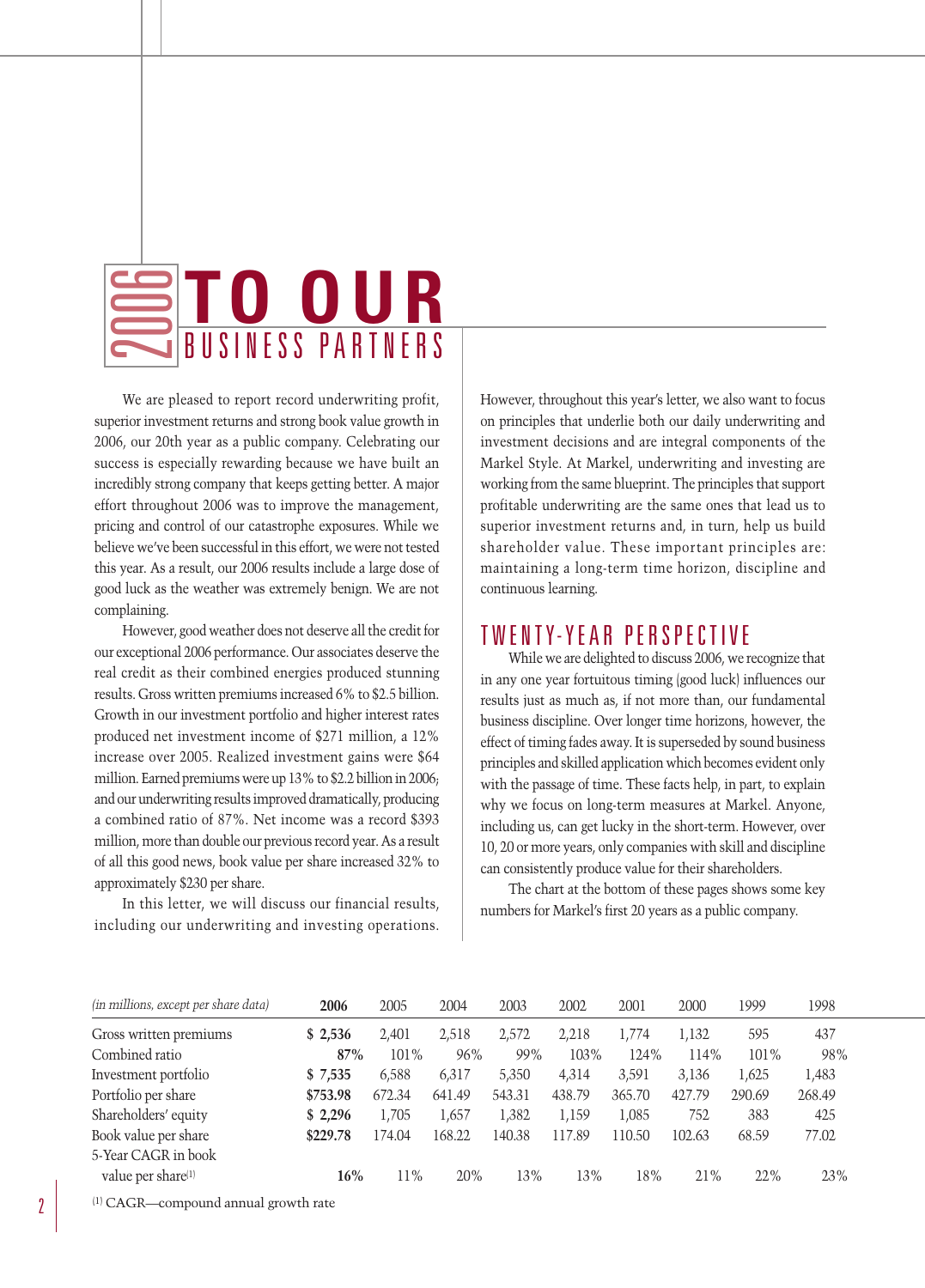

For the 20 years, in every important category, we posted compound growth rates of higher than 20%, albeit from very modest beginnings. The measures on this chart reflect our core goals: underwriting profits and growth in book value per share.

Over the 20-year period, we missed our underwriting target six times on an annual basis. These shortfalls occurred due to acquisitions where we purchased companies in need of improvement, the events of September 11, 2001 and the hurricanes of 2005. Despite the periods of annual shortfalls, we are very proud of our underwriting results over time.

The 2006 year was also fantastic for our investment portfolio. We enjoyed a measure of good luck this year as we earned 25.9% on our equity portfolio and 5.2% on our fixed income portfolio for a taxable equivalent total return of 11.2%. Given the inherent investment leverage in our insurance operations, these levels of investment returns more than support our long-term goal of high returns on Markel's shareholders' equity.

More important than the returns of any one year though are the returns created over years and decades. Over long-term periods, when time and our investment discipline begin to outweigh good luck, our results have been wonderful as well. For the last five years we earned 13.9% on our equity investments and for the last ten years we earned 14.3%. By comparison, the S&P 500 over these time frames returned 6.2% and 8.4%, respectively. This is a dramatic out performance over meaningful periods of time.

Over the course of 20 years, you will notice annual volatility in growth in book value per share. As we have a long-term time horizon and focus our energies on economic earnings, sometimes to the detriment of quarterly and annual reported earnings, we have always been willing to accept some short-term volatility in book value growth. However, when examined over longer periods of time, volatility diminishes and the pattern of performance emerges. This can be seen over the past five and 20 years, as book value per share grew at a compound annual growth rate of 16% and 23%, respectively.

## LONG-TERM TIME HORIZONS

The long-term view is critical to both our underwriting and investment decisions. It can be seen in our approach to investments, acquisitions, underwriting, organic expansion efforts and private equity opportunities.

Twenty years ago, when Markel went public, the investment portfolio totaled \$31 million and shareholders' equity totaled \$15 million or \$3.42 per share. Over the last 20 years, investments grew to \$7.5 billion and shareholders' equity grew to \$2.3 billion, or approximately \$230 per share. These represent compound annual growth rates of 32% and 23%, respectively.

|        |        |        |        |        |       |       |       |       |       |       |      | 20-Year                         |
|--------|--------|--------|--------|--------|-------|-------|-------|-------|-------|-------|------|---------------------------------|
| 1997   | 1996   | 1995   | 1994   | 1993   | 1992  | 1991  | 1990  | 1989  | 1988  | 1987  | 1986 | $CAGR^{(1)}$                    |
| 423    | 414    | 402    | 349    | 313    | 304   | 406   | 412   | 44    | 43    | 32    | 35   | 24%                             |
| 99%    | 100%   | 99%    | 97%    | 97%    | 97%   | 106%  | 81%   | 78%   | 84%   | 85%   | 78%  | $\hspace{0.1mm}-\hspace{0.1mm}$ |
| 1,410  | 1,142  | 927    | 622    | 609    | 457   | 436   | 411   | 79    | 59    | 46    | 31   | 32%                             |
| 257.51 | 209.20 | 170.95 | 115.45 | 112.55 | 84.64 | 81.77 | 77.27 | 14.54 | 11.35 | 10.67 | 7.07 | 26%                             |
| 357    | 268    | 213    | 139    | 151    | 109   | 83    | 55    | 60    | 45    | 20    | 15   | 29%                             |
| 65.18  | 49.16  | 39.37  | 25.71  | 27.83  | 20.24 | 15.59 | 10.27 | 11.69 | 9.22  | 4.66  | 3.42 | 23%                             |
|        |        |        |        |        |       |       |       |       |       |       |      |                                 |
| 26%    | 26%    | 31%    | 17%    | 25%    | 34%   | 35%   |       |       |       |       |      |                                 |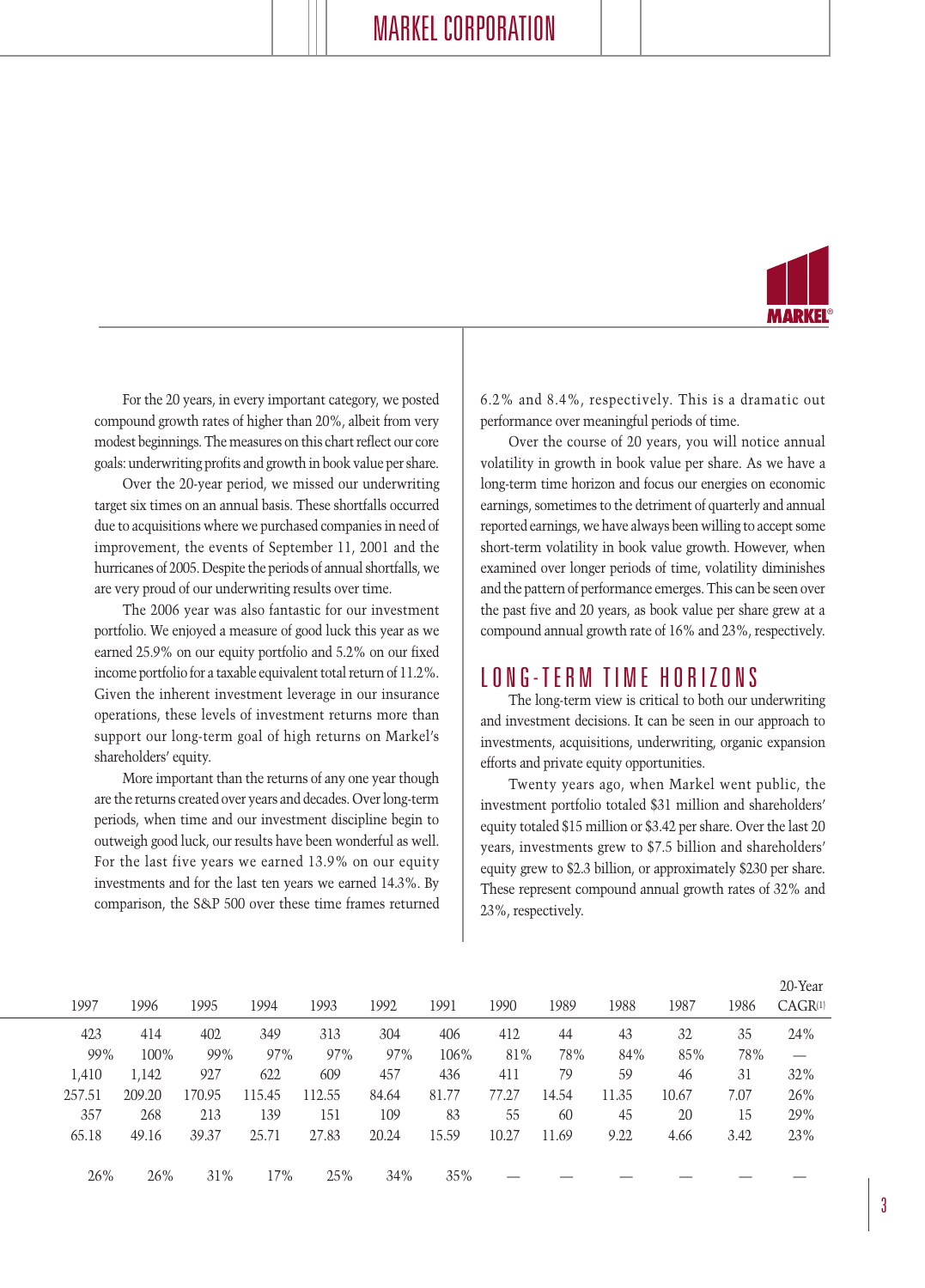In 1986, it would have been impossible to forecast the real estate troubles of the early 1990's and the collapse of the savings and loan system in our country. It would have been impossible to foresee the rise of the internet, the weakening and strengthening and weakening again of the dollar. It would have been impossible to foresee the swings in energy prices. It would have been impossible to foresee the nature of the geopolitical struggles we've seen in the Middle East. It would have been impossible to foresee the terrorist attacks of September 11, 2001. All of these things affected the world's economies temporarily, but no one could forecast them, or their effects, with any consistency.

At Markel, we didn't forecast them, and we didn't need to, in order to create excellent long-term returns for our shareholders. We simply took the capital we had and used it to the best of our abilities in the insurance and investment arenas following sound and proven business disciplines. We learned each year and continued to develop our knowledge in insurance, investments and acquisitions. The long-term results speak for themselves. Equally important, this approach suggests that our culture, systems, learning, skills and decision making should remain effective in our effort to earn superior returns on capital in the future.

After our purchase of the Terra Nova Group in the spring of 2000, we embarked on a methodical and deliberate process of dealing with the legacy issues that we inherited, while simultaneously re-underwriting certain segments of the portfolio that were unprofitable. In the short term, this was a painful exercise for Markel's associates and shareholders as our results fell short of our standards. However, we believed that by sticking with our discipline and instilling the Markel Style, Markel International's long-term prospects were bright. The results have steadily improved and in 2006 Markel International began to report underwriting profits. We are now fully focused on the future and are implementing initiatives to leverage our London presence and Lloyd's platform for international expansion. Markel International is now contributing to growth in shareholder value because we focused from the beginning on long-term, rather than short-term, goals.

Woody Allen once opined in a movie that "90% of life is just showing up." That may be true, but showing up on time is even more important. Before the horrible storm season of 2005 brought us Katrina, Rita and Wilma, we had made the decision to geographically diversify our off-shore energy business. When those events occurred, the losses in our marine and energy division, though painful, were significantly less on a relative basis than the rest of the market. As a result, we were able to expand those products in 2006 and are strategically positioned to do the same in 2007. Was there an element of luck involved in our decision? The short answer is yes. However, we constantly monitor and adjust our underwriting and pricing strategies, and luck can sometimes be confused with doing the right things over and over again.

Last year in our letter we discussed opening five new Markel International branch offices. They are located in Bristol and Cambridge, England; Edinburgh, Scotland; Madrid, Spain; and Toronto, Canada. We are pleased to report that all five are up and running and produced business that added to our bottom line this past year. We are extremely pleased with all five branches; but it will be some time before they have a major impact on results. We are patient and take a very long-term view in regards to expansion.

Our recent entry into private equity also represents a good example of our long-term view. While 2006 is only the first full year, we are extremely pleased with our private equity investments to date. AMF Bakery Systems and First Market Bank enjoyed solid years of profitability and should enjoy increased earnings going forward. More importantly, these deals, which we did directly with the principals rather than through intermediaries or fund structures, point the way towards additional investment potential over time.

Private equity and hedge funds are currently the white hot areas of the investment world. We expect that over the next several years many investors will become disenchanted with their returns due to the overwhelming headlong rush into this area by so many pension and endowment funds. We think that the high fee structures associated with this form of institutional investment and the short-term nature with which so many of the investee companies are being run will ultimately produce disappointing results. Following disappointing results, we expect many investors will seek to sell rather than buy private equity. Our measured approach to date has been to invest directly in businesses, support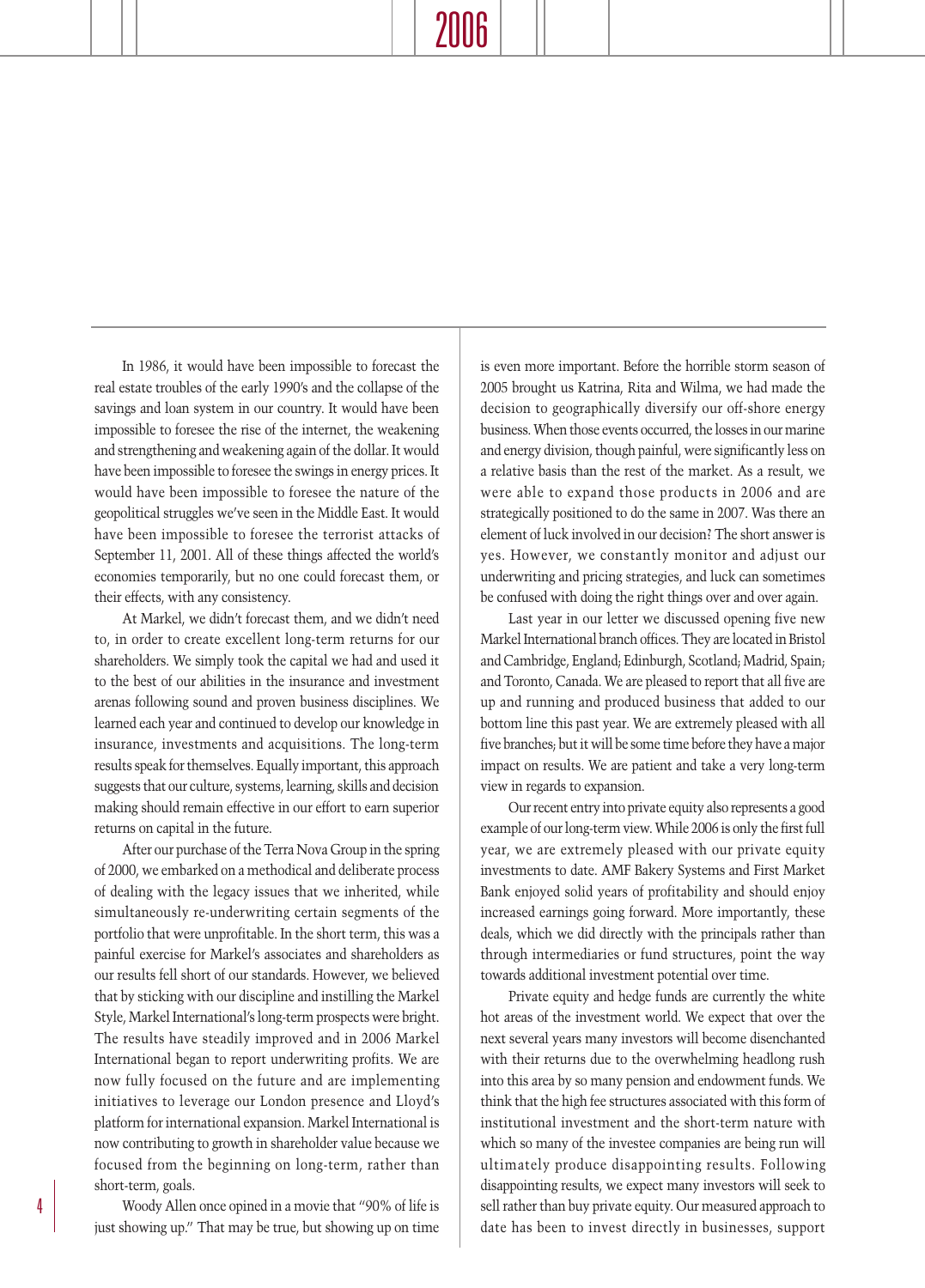management teams with a long-term return on capital focus, and build the skills and relationships that should allow us to participate in this area in a more meaningful way as opportunities develop over the next several years.

# DISCIPLINE

Whether it is our underwriting or investing operations, we believe that our discipline over long periods of time is what distinguishes us from our competitors. Many of our associates have long periods of service with Markel. At December 31, 2006, a quarter of our 1,897 associates have been with us for over ten years. These associates have experienced the hard and soft insurance markets and bull and bear investment markets. They have learned from their successes and, more importantly, their failures. They have embraced the Markel Style as a way to conduct business. These Markel veterans ensure that our underwriting and investing disciplines are consistently applied and are passed on to our newer associates.

At Markel, underwriting discipline represents both a philosophy and a process. Our philosophy is to work to achieve consistent underwriting profits in all products in all insurance market conditions. The process by which we achieve underwriting profits can be slightly different by underwriting unit but generally includes finding the answers to four questions: Can we assess the risk we are taking? Can we design the appropriate coverage for our client? Can we price the risk to earn an underwriting profit? Can we assess trends that may increase our risk in the future?

One of our first insurance products, the casualty product at Essex Insurance Company, is an excellent example of this discipline. We have been underwriting this product for 26 years with 10 or more points of underwriting margin the norm rather than the exception. Over the years, this product has become one of our largest as well as one of the most profitable. Much of this business is underwritten in the field by managing general agents who work within tightly defined "boxes" of authority that are set by Essex's underwriters. Average premiums per policy are less than \$5,000 and typical accounts might be small artisan contractors and habitational risks. Many excess and surplus lines companies offer similar products but few have the underwriting results that Essex has enjoyed for decades. One of our most important daily

disciplines is that each of the policies underwritten and issued by our agent partners in the field is re-underwritten and re-priced by an Essex underwriter prior to the policy receiving final approval and processing. This second set of eyes has proven invaluable; this extra step of discipline is directly responsible for a big portion of our underwriting profits.

When we first invested in the Shand/Evanston group in the late 1980's, their specialty offerings included a \$50 million book of products liability business. As market conditions softened in the early 1990's and rates remained at depressed levels for almost a decade, sticking to our underwriting discipline required that we walk away from premium volume in this line. Annual premium volume ultimately fell below \$10 million. Our underwriters worked side by side with our actuaries to continually define and understand when and where it was necessary to walk away from marginally priced business. Many of these underwriters were redeployed into other product areas that offered better opportunity and some even moved into other areas at the company outside of underwriting. However, when market conditions changed in late 2001 and pricing continued to harden during the following few years, Shand was there with market solutions and the necessary people and expertise to provide the customer service our clients demanded. For the last several years, Shand has written products liability premium volume that is a multiple of those levels from the late 1980's. While premium volume has necessarily changed with market conditions, Shand has generated significant underwriting profit margins over the years through consistent application of their underwriting discipline.

This same discipline is embodied in our investment philosophy. To review the catechism of our four part equity investment philosophy, we seek to invest: 1) in common equity of profitable businesses with good returns on capital, 2) with honest and talented management teams, 3) with reinvestment opportunities and capital discipline, 4) at fair prices. The north star provided by this time-tested discipline creates a guide to constant learning and improvement.

It is important to engrain this discipline in good years because we will need to remember it and stick to it during bad years. At some time in the future, we will have less than wonderful news to report from a single year's worth of investing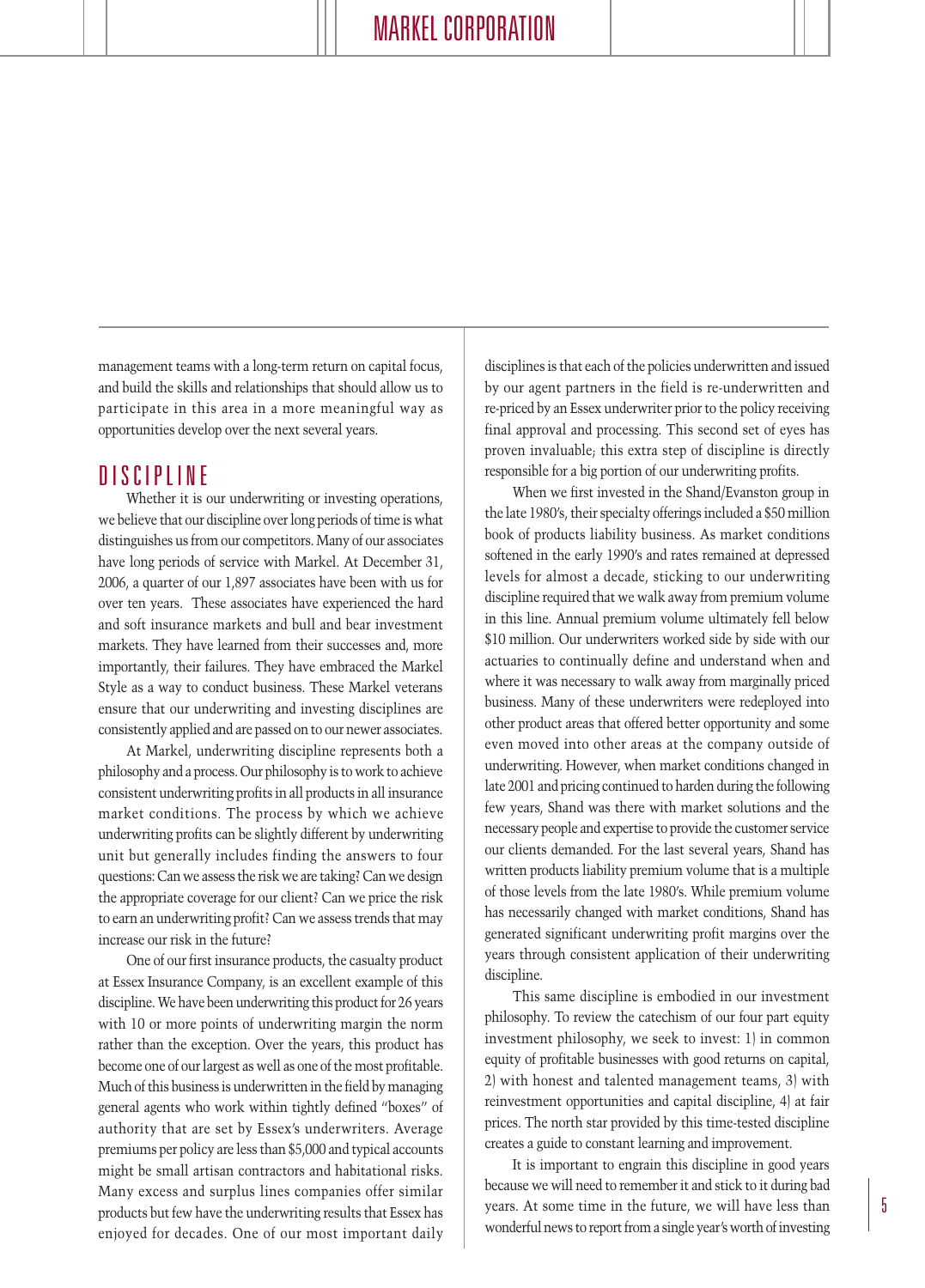activities. All good investors suffer years of underperformance. In those times, it is easy to lose your moorings and drift into different styles and methods of investing since whatever discipline or approach you were using didn't work out so well over the most recent twelve-month period.

If your basic discipline is sound, drifting away from it is a big mistake. This mistake is common among both amateur and professional investors. Most people simply cannot take the psychological pain of underperforming for very long. The inherent uncertainty in investing and thinking about the unknowable future, causes people to embrace the practices of what others are doing currently. Human nature seeks comfort in crowds rather than the relative isolation of remaining independent in thoughts and actions.

Our investment discipline also tends to create excellent tax efficiency over time. The items we focus on, such as basic profitability and good reinvestment attributes, are typically long-term attributes of a company. As such, we tend to buy and hold our equity investments for significantly longer periods of time than most institutional money managers. In fact, our ideal investment is one that we can own forever. The result is that we defer the payment of taxes into the future rather than paying them each and every year as a short-term trader would.

You can see this aspect of our investment philosophy on our balance sheet. As of December 31, 2006, we showed unrealized gains on our investment portfolio of \$712 million. Against this gain, we showed a deferred tax bill of \$249 million, as we have provided for the payment of our capital gains taxes someday when we sell the appreciated securities. In the meantime, that full unrealized gain is invested and earning a return for Markel shareholders. If we were shorter term oriented and chose to sell our securities due to a forecast of higher interest rates, unfavorable foreign exchange rates, geopolitical circumstances or weather patterns then we would have \$249 million less to invest. This difference of having unrealized rather than realized gains has allowed pre-tax compounding to occur in the investment portfolio that would not have been possible without a long-term focused discipline.

## CONTINUOUS LEARNING

Every underwriter in our company has a story about insurance risks that didn't work out. Each of them knows the importance of continually learning from these experiences in order to make better decisions the next time. While this is basic to running an insurance business, or any other business, the concept often seems to get lost. Fortunately, we work hard to keep this simple focus intact in both underwriting and investing at Markel. We concentrate on items we can control and we constantly seek to learn from and improve on the experiences of each year.

Continuous learning is critical to an organization such as Markel that underwrites and markets complex specialty products. Sometimes these learning experiences can be expensive as was demonstrated with the 2005 hurricanes (Katrina, Rita and Wilma). As of the end of 2006, we have incurred \$301 million of underwriting losses from these storms.

During the fall of 2005 and throughout 2006, we have worked to learn from last year's experience. We have formed a central catastrophe exposure management team and have developed additional tools to monitor our coastal property and earthquake exposures. We have set insured value limits on the amount of business our underwriting units can write in catastrophe prone areas. We have increased our pricing and refined our coverage. We have established plans and procedures that will be put into action when the next major catastrophe occurs and we have geographically spread our catastrophe exposed business so that we can purchase less reinsurance in the future.

We believe that the lessons learned from the 2005 storms have helped us better manage our catastrophe exposure. While we were fortunate to have benign hurricane activity in 2006, we know that it is only a matter of time before we experience the next bad hurricane season. We also recognize that applying learning to underwriting is an iterative process.

While hurricane losses are an example of an expensive lesson, our environmental products at Markel Underwriting Managers are excellent examples of continuous learning. Several of our senior associates in this division have previous training as environmental consultants and as environmental engineers. This added level of expertise helps us better evaluate environmental assessments, environmental inspections and risks in general. This training has also enhanced our credibility with producers and clients and has allowed us to build this product over the last five or six years into a very significant portion of our writings in Red Bank, New Jersey.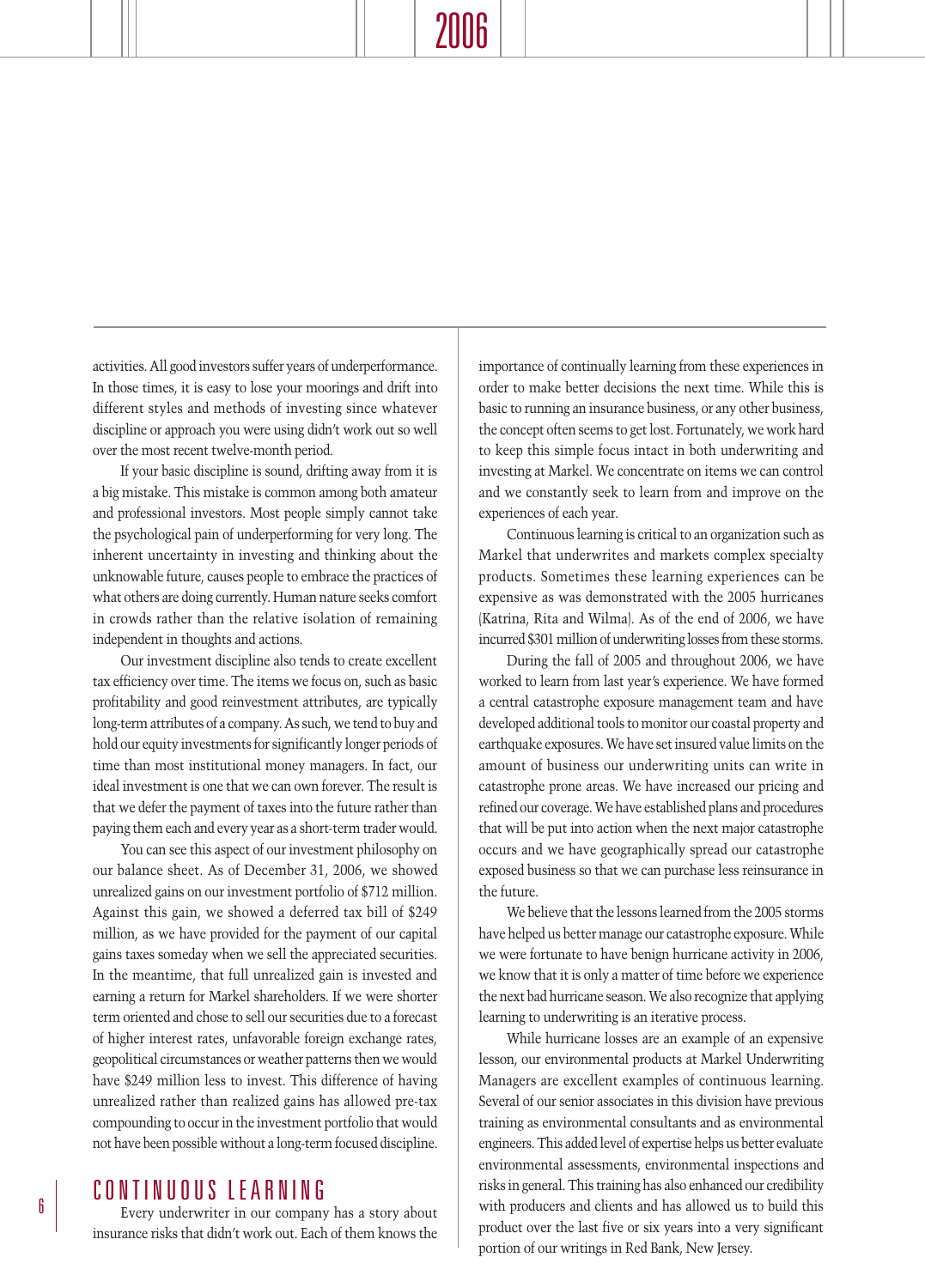Some of the best opportunities for learning come from listening. Listening may be one of the things that we do best. Most of our underwriters are charged with managing broker and client relations. It is not uncommon for our underwriters to spend up to 20% of their time on the road visiting and working with our clients in their offices. One of the sayings that we have at Markel is that while modern communication is great, nothing replaces eyeball to eyeball contact. This is particularly important in a relationship driven business like ours.

Having been in the insurance business for a long time has made us a good listener when it comes to adding extra service above and beyond the contract. At Markel Insurance Company, we have been market leaders in our camp and youth recreational business for almost two decades. One value added service we offer, that is seldom provided by our competitors, is our 24-hour response capability in case of emergency or catastrophe. Given the large amount of camp business that we write, we expect to receive claims during the camp season involving serious injury. These are devastating events for all involved. When these events occur, we provide our insureds with grief counselors, public relations advice and expert defense protection.

In our excess and surplus lines units, a high percentage of our policy forms are manuscripted, or tailored, to fit individual insureds' needs. It doesn't matter if we are helping an amusement park with coverage for a railroad, a chiropractor who needs a special malpractice rider or an asbestos abatement contractor who needs a knowledgeable environmental underwriter. Our people listen first, and then solve problems.

We also believe that our time tested and proven investment philosophy increases the odds of learning and replicating good results into the future. Recently Bill Miller, one of the most successful money managers in the last 20 years, made a comment that speaks to this point. He noted that an individual security oriented, value based discipline differs meaningfully from an investment approach based on the forecasting of events or circumstances. The important difference between the two is that good forecasting doesn't seem to lend itself to future success in accurate forecasting. By contrast a value based approach of working on business fundamentals such as understanding the reasons for returns on

capital, management skill and integrity, reinvestment opportunities, and valuation, seems to offer better skills and results with longer practice.

As an example, suppose you base your investment actions on forecasts (fortune telling) regarding interest rates, oil prices, foreign exchange rates, new technology, the frequency of hurricanes, geopolitical factors or any other of the many macroeconomic factors that affect markets in the short term. Suppose you were right and you made some investment decisions which worked out well due to your correct forecast. What did you learn in that process that will make you equally or better skilled at making forecasts for next year?

Peter Lynch, the famed manager of the Fidelity Magellan fund, once joked that if any economist could predict interest rates correctly twice in a row they would not need to seek gainful employment. The fact that thousands of economists still toil away every day in finance, industry, government and academia ought to tell us something about the ability to make forecasts. It simply cannot be done reliably. Miller suggests that this is mainly because forecasting is not an activity in which one can learn from mistakes.

By contrast, our underwriting and investment disciplines allow us to learn from our inevitable mistakes and get better as time goes by.

When an underwriting decision does not work out, we ask ourselves why. Did we misunderstand the risk? Did we not appropriately build our coverage form? Did we under-price the risk? Did we overlook adverse claims trends?

When an investment doesn't work out, we go back to the four parts of our investment philosophy. Did the business or industry become less profitable due to new technology or competitive factors? Did the management team prove itself to be dishonorable or ineffective? Did capital get allocated to lower return projects or bad acquisitions? Was the price we paid for the stock just too high to allow us to earn a return?

In both underwriting and investing, answering all of these questions in an intellectually honest way allows us to make better judgments when faced with the task of evaluating today's and tomorrow's opportunities. Our investment and underwriting disciplines and the logical questions they suggest create a learning environment which increases our skills and odds of success for the future.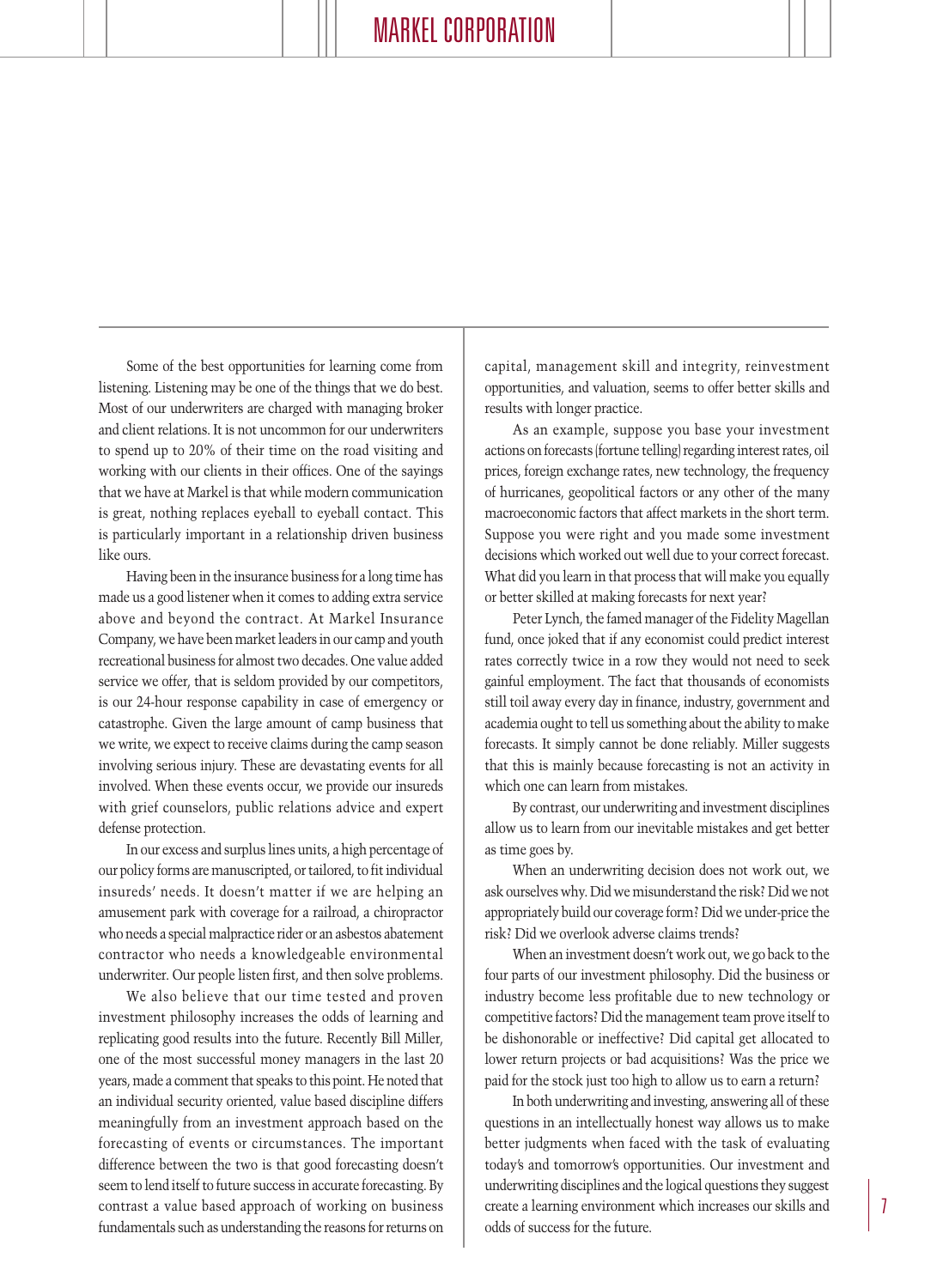# 2006

In this discussion, we largely focused on learning from our mistakes. Fortunately, we also have many successes from which we learn. When things go right, we work to apply these lessons on success to other aspects of our business. In both underwriting and investing, appreciating these lessons helps us capitalize on our successes and minimize our mistakes. To borrow an old saying, we want to water the flowers and pull the weeds.

### 2006 FINANCIAL REVIEW

Gross written premiums increased 6% to \$2.5 billion as the result of higher premium rates in catastrophe-exposed property lines and growth in new product areas. With the exception of large rate increases on catastrophe-exposed business, rates were generally flat or down slightly compared to 2005. Earned premiums increased 13% to \$2.2 billion as a result of higher gross written premiums and higher net retentions of gross written premiums (net retentions of 87% in 2006 compared to 82% in 2005, when our net retentions were impacted by reinsurance reinstatement premiums on the 2005 hurricanes).

Our combined ratio for 2006 was 87% compared to 101% in 2005. The combined ratio for 2006 included \$55 million, or 3 points, of losses related to the 2005 hurricanes. The 2005 combined ratio included \$246 million, or 12 points, of 2005 hurricane losses. In addition to the favorable impact of the benign hurricane season this year, the improved combined ratio for 2006 was due to an increase in favorable prior years' loss development, primarily in our Shand Professional/ Products Liability unit and significant improvement in the results of Markel International (100% combined ratio in 2006 compared to 126% combined ratio in 2005).

Net investment income increased 12% to \$271 million. The increase in 2006 was due to higher investment yields and growth in the investment portfolio as a result of \$512 million of operating cash flows. Realized gains were \$64 million for 2006. Investment returns were outstanding as our taxable equivalent total return for the portfolio was 11.2%.

Net income for 2006 was \$393 million compared to \$148 million in 2005. Shareholders' equity and book value per share  $\frac{8}{\text{green}}$  grew to \$2.3 billion and \$230 per share, respectively. Compound annual growth in book value per share was 32% for the year and 16% for the five-year period.

# BALANCE SHEET AND CAPITAL STRENGTH

Operating cash flow in 2006 was a strong \$512 million. Premium volume growth and collections of reinsurance balances more than offset increased claims payments related to the 2005 hurricanes.

Our investment portfolio grew by 14% to \$7.5 billion in 2006. At year end, the portfolio represented approximately \$754 per share of common stock.

During 2006, our already strong balance sheet improved even further. Operating leverage improved as we reduced reinsurance recoveries by approximately \$550 million to \$1.4 billion by collecting balances due, retaining more of the business we write and successfully completing several commutations of legacy reinsurance balances. We continue to closely monitor the quality of our reinsurers and maintain significant collateral to support these balances. This is an area of increasing strength on our balance sheet.

In August, we issued \$150 million of 7.50% senior notes due in 40 years with a five-year par call. We don't have any talent predicting future interest rates, so the call gives us the option to prepay or refinance this debt. Financial leverage declined and our capital structure was simplified as we forced conversion of our convertible notes during 2006 and retired our junior subordinated debentures in January 2007. Even without taking the latter transaction into account, our debt to total capital ratio at year end was 27%.

As a guideline, we believe that funding our business with roughly one-third debt and two-thirds equity represents a good balance. We think in terms of 25% to 35% as "roughly" one-third. We had slightly more debt than "average" over the past few years, so it is okay to have slightly less than "average" today. Having additional borrowing capacity will allow us to respond quickly when future opportunities arise.

We also repurchased approximately 140,000 shares of our stock for approximately \$46 million during 2006. We believed that the \$328 per share paid represented a good value.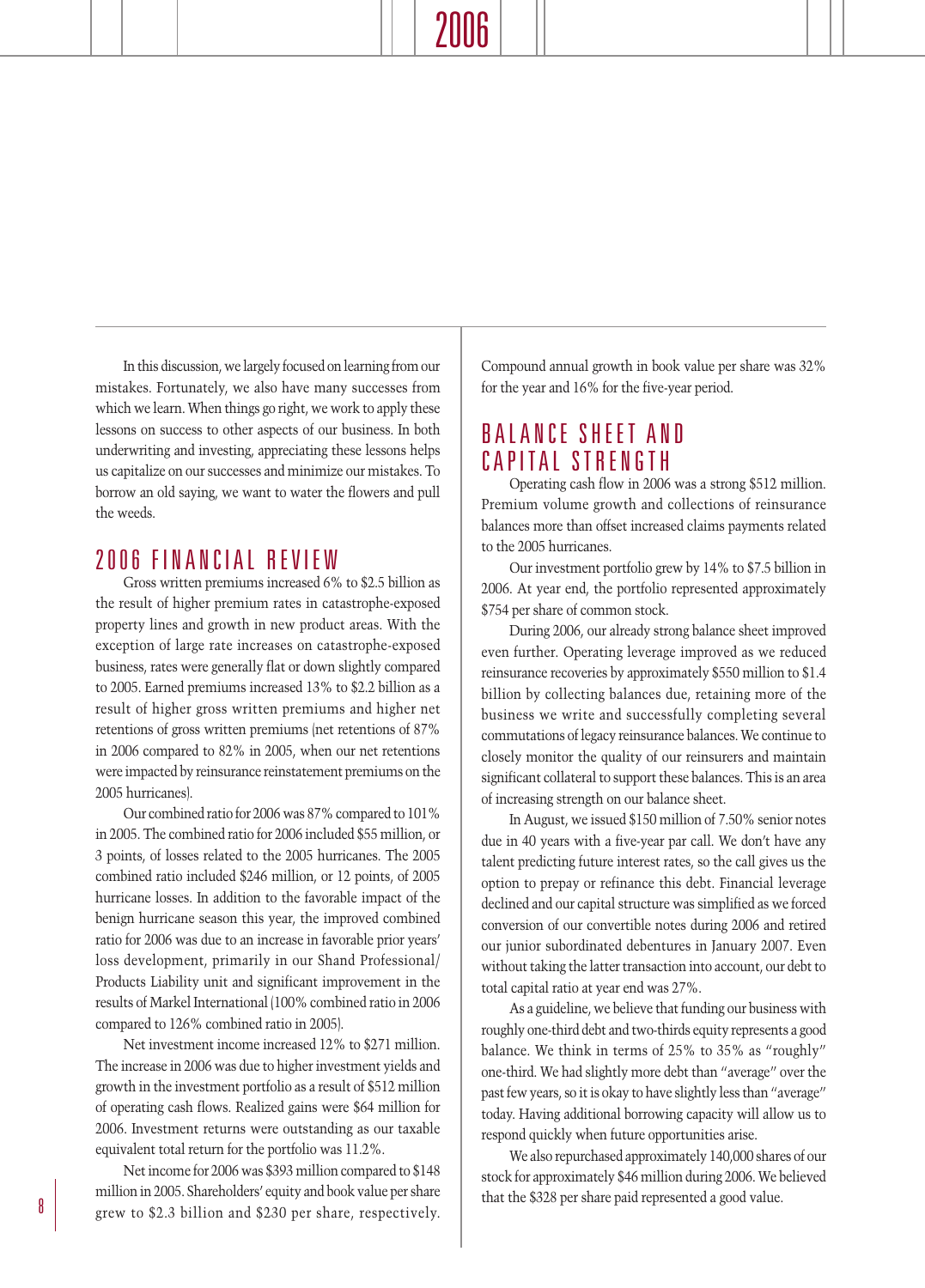The net effect of all of this is that our balance sheet is strong and getting stronger. We are particularly proud of our financial strength and the integrity of our balance sheet.

# GROWTH AND OUR MODEL FOR PROFIT

Consistent underwriting profits, superior investment returns and managing our capital create growth in book value per share for our shareholders. A great and common danger in the insurance business is to seek premium growth at the expense of underwriting profits. In the short run, it is easy to sell the cheapest price and grow at the expense of underwriting discipline. In the long run, this always leads to disaster. By continuously improving and getting better at serving our customers and solving their insurance problems we can both grow and achieve good underwriting results. In fact, our record demonstrates precisely this ability.

Over the last 20 years, we've grown both organically and through acquisitions. Two of our acquisitions, one in 1990 and the second in 2000, virtually doubled the size of our company. In both of these cases and in other smaller transactions, we purchased companies in need of repair. These acquisitions required reorganization to focus on underwriting profits along with the Markel culture. The immediate results often included short-term volume reductions, followed in all cases by profitable growth.

While the insurance industry as a whole is very competitive and cyclical, individual products and markets within the industry often show different characteristics. Profitable growth potential exists when it is based on innovation, creativity, customer service and problem solving. As niche underwriters this is what we do. Opportunities always exist. However, these opportunities do not appear in smooth and exact intervals. There will always be periods of ups and downs as with many other aspects of this business. The key, as with most other things, is patience, discipline and constant focus on long-term results.

While we do not force growth at Markel, growth is important and desirable for several reasons, as long as it is accompanied by underwriting profits. First and foremost, we continue to build our capital and we desire to reinvest it in our business where we believe we can earn high rates of return. We're still a fairly small company in a very large industry, so plenty of growth opportunity exists. Meeting the needs of our clients is also important. As they grow and face new risks, we want to be there to solve their risk and insurance problems. Finally, we want to continue to provide intellectual challenges and development opportunities for our associates. All of these objectives are more easily accomplished when we grow as an organization.

To continue to grow in the future, we will increasingly emphasize continuous learning, new ideas, better ways of meeting customer needs, and other opportunities to build our business. We cannot let our high underwriting standards become an artificial excuse for us not to grow. We cannot let our success lead to complacency. We can, and expect that we will, both grow AND earn solid underwriting results.

## LOSS RESERVE PHILOSOPHY

For decades, we've maintained a philosophy of attempting to establish loss reserves at levels which are more likely to be redundant than deficient. We also refer to this philosophy as attempting to establish a margin of safety. It's impossible to set loss reserves perfectly since they represent an estimate about the future outcome of unknown events. Given this uncertainty, we do our best to understand what drives these outcomes, monitor these drivers closely and try to be conservative. We attempt to create a margin of safety so that loss reserves will ultimately prove adequate.

The net unpaid losses and loss adjustment expenses at the end of 2006 totaled \$4.3 billion. About 75% of this number is for losses and the remaining 25% for expected loss adjustment expenses. Less than half of this number (about 40%) is related to claims which have already been reported while about 60% is for claims which have not yet been reported even though the losses have occurred. In insurance jargon, this is called IBNR which stands for "incurred but not reported." Unpaid losses from the 2006 accident year are estimated to be \$1.0 billion. Of this amount, only 19% are estimates for specific events that we know about today. In many cases, it can take years before an insured knows of, and reports, a loss to us.

Reserves are established for each product and for each accident year. New products and the most recent accident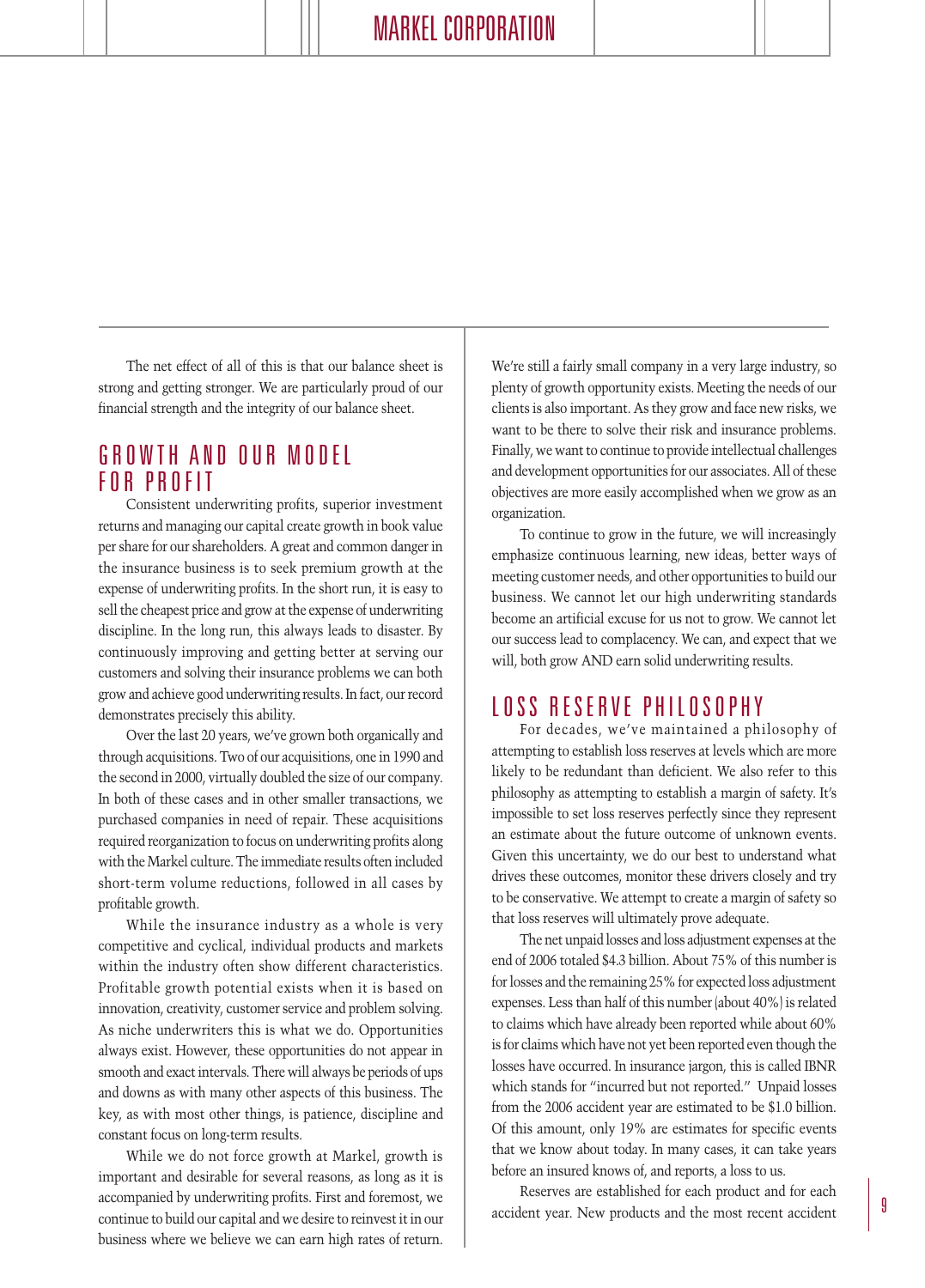# 2006

years contain the highest degree of uncertainty. New business is also more unpredictable than renewal business. As each accident year matures, we become more confident in our estimate of the final outcome.

We review our business each quarter using the best information available to estimate our future losses. For the most recent accident years, we base estimates largely on our historic experience and current business plans, along with a healthy dose of skepticism. We analyze the pricing trends and changes in underwriting approaches, the impact of inflation and changes in the legal environment. All of these items require significant judgment and adverse outcomes are possible. We want the reserves to include a margin of safety so that they will ultimately prove adequate. As the accident year matures, the reserves are increasingly based upon actual claims experience and estimates of the ultimate cost of specific claims. If the business progresses as we would hope, any conservatism or redundancy established in the earlier period will be released as the years go by and the actual results emerge.

While we have consistently tried to maintain a margin of safety in our reserves, our experience shows that we have not always been successful. In most years our reserves have proven to be more than adequate; however, we have had some surprises, and surprises are almost always bad in insurance.

Culturally, we emphasize the importance of dealing with bad news quickly. We tend to be a little slower in recognizing good news. Fortunately, we also find examples where our conservatism results in reserves being released. In the period 2000 to 2003 we increased our business in the specialty physicians' product from \$14 million to almost \$100 million. While pricing was strong and much of this business was first year claims made business, we were very cautious in estimating the ultimate claims costs. New business and fast growth often create problems. Fortunately, this business proved to be even better than our best expectations. In the past few years we have recognized about \$75 million in reserve redundancies from this product and, if the current trends continue, there could be a bit more to come.

Consistent application of our reserving philosophy is more important to us than reported earnings. During periods of high growth, or after acquisitions, reported earnings suffer as we establish an appropriate margin of safety. In more normal periods, redundancies established in earlier periods will be released as those accident years mature. At the same time, the current accident year margin of safety is established at conservative levels. When surprises occur, they are accounted for and reported promptly. While the annual impact on the income statement will vary, we expect the loss reserves on the balance sheet to maintain a consistent margin of safety.

Converting this philosophy into practice is also not always simple. We have about 100 different products, each of which has many unique characteristics. Loss reserving starts with historical reviews, which in some of our products can be limited by lack of data. It involves judgments about current underwriting and pricing standards, expected loss frequency and severity, inflation, the legal environment, currency values and other trends.

The reserving process takes advantage of actuarial science using the principles of probability and statistics. Obviously all of the data points are in the past, yet we are trying to forecast the future. Many estimates and assumptions must be made and small variations in these can have a material impact. So while the systems and computers might be very robust, they cannot replace good judgment.

The most important aspects of our past successes and future prospects are that we approach issues and potential problems conservatively and with intellectual honesty. Our philosophy, principles and goals remain clear and guide us as we try to use good judgment in making daily decisions.

We encourage you to read Critical Accounting Estimates beginning on page 79 where we discuss our loss reserving process and philosophy in more detail.

### BOARD APPOINTMENT

We are pleased to have added Lemuel E. Lewis to our board of directors effective February 22, 2007. Lem recently retired from Landmark Communications, Inc., a media holding company headquartered in Norfolk, Virginia, where he served as Executive Vice President and Chief Financial Officer. Lem remains a member of Landmark's board and also serves on the board of the Federal Reserve Bank of Richmond. We are excited that Lem has chosen to join our board. We look forward to having his counsel and the benefit